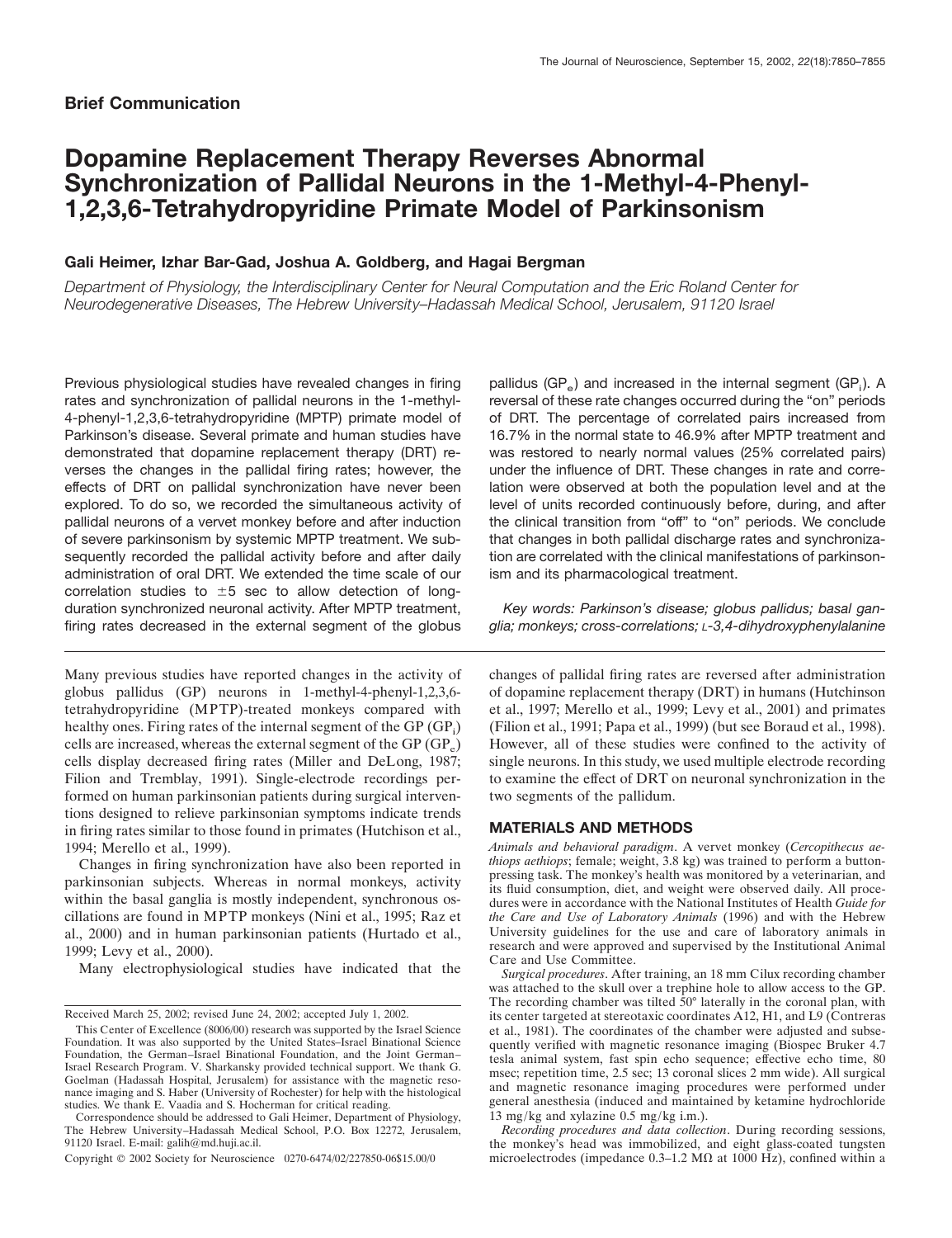cylindrical guide (1.65 mm inner diameter), were advanced separately (EPS; Alpha-Omega Engineering, Nazareth, Israel) into the GP. The penetrations covered most of the pallidal volume. The recording boundaries extended from 2 to  $-4$  mm anterior and from 4 to 7 mm lateral to the center of the chamber.

Each electrode signal was amplified with a gain of 5000–20,000 and bandpass filtered with a 300–6000 Hz four-pole Butterworth filter (MCP+; Alpha-Omega Engineering, Nazareth, Israel). This electrical activity was sorted and classified on-line using a template-matching algorithm (MSD; Alpha-Omega Engineering). The sampling rate of spike detection pulses and behavioral events was 12 kHz (AlphaMap, Alpha-Omega Engineering).

Cells were selected for recording only as a function of their isolation quality and optimal signal-to-noise ratio. Only stable and well isolated (as judged by stable spike waveforms and stable firing rates) units were included in this study (minimum stable recording time of 4 min). The average stable recording time was  $25 \pm 10.6$  min (mean  $\pm$  SD). The classification of each recorded cell to the external and internal pallidum was determined according to several criteria: the depth of the electrode (depths from the first pallidal unit of  $GP<sub>e</sub>$  and  $GP<sub>i</sub>$  cells included in the study were  $0.5 \pm 0.4$  and  $2.5 \pm 0.8$  mm, mean  $\pm$  SD, respectively); other anatomical structures identified along the electrode trajectory; the firing pattern of the cell (which served as a criterion only in the normal state); and shape of the cell spikes. If the subclassification into  $GP_e$  and  $GP_i$  was in doubt, the units were classified as GP.

*MPTP and DRT*. Parkinsonism was induced by five intramuscular injections of 0.4 mg/kg of the MPTP–HCl neurotoxin (Aldrich, Milwaukee, WI) over a period of 4 d. The monkey developed severe parkinsonism 5 d after initiation of MPTP treatment, and recordings were resumed 4 d after the last injection. After 14 d of recordings in the parkinsonian state, we initiated daily DRT with starting doses of  $0.5 \times 25/250$  mg of Dopicar [L-3,4-dihydroxyphenylalanine (L-DOPA) and carbidopa; MSD, Netherlands] in the morning and 5 mg of Parlodel (bromocryptine; Sandoz, Basel, Switzerland) divided equally between morning and evening. The drugs were administered orally as crushed powder dissolved in liquid, and the doses were slowly increased and adjusted to achieve optimal clinical response. Maximal doses attained were  $1.5 \times 25/250$  mg of Dopicar with 2.5 mg of Parlodel in the morning and  $1 \times 25/250$  mg of Dopicar with 2.5 mg of Parlodel in the evening. The clinical state was assessed daily in the home cage using a modified primate parkinsonism and dyskinesia scale (Imbert et al., 2000). During the recordings, DRT- "off" periods were defined as the periods before the morning dose (at least 12 hr after the evening dose). The clinical definition of the "off-on" transition was based on observation of limbs and tail movements, resumption of task performance, or appearance of involuntary dyskinetic movements (at the stage when these had already developed).

Recordings during the DRT state started 3 d after onset of treatment (21 d after the last MPTP injection). Each day, we recorded for 10–30 min in the off period. We then administered the medications while keeping the electrodes in position, and subsequently resumed the recordings. In many cases, this protocol allowed for recording of a given unit before, during, and after administration of DRT. In other cases, when units were lost during the oral administration of the drugs, it still enabled us to record the activity of other cells in the immediate vicinity of the cells studied before DRT. Although we recorded the ongoing discharge changes of cells in response to the medication, we included only the stable segments before and after these transients in the analysis. Periods of complete cessation of  $GP_i$  discharge were excluded from the analysis because of the inability to characterize the firing patterns and neuronal synchronization of cells that were virtually inactive.

*Data analysis*. We performed quantitative analysis of firing rates and correlated activity of the pallidal cells. Statistical tests were accepted as significant at a value of  $p < 0.001$  unless specified otherwise. The same threshold was applied in the analysis of neural activity for all clinical states.

Only cross-correlograms of pairs recorded by different electrodes were included to avoid possible artifacts caused by a shadowing effect of high-discharge cells recorded from the same electrode (Bar-Gad et al., 2001). The correlograms were calculated for  $\pm 5000$  msec offset, using 1 msec bins and recording edge correction. We tested the null hypothesis of independent activity (i.e., flat cross-correlogram) by searching either for significant peaks and troughs or for significant periodic oscillations. Baseline firing rate and SD were estimated using the first and last 500 msec of the  $\pm 5000$  msec cross-correlogram. A peak or trough was considered significant if its probability (normalized to the total number of bins) was  $\leq 0.001$  and it was within an offset of  $\pm 250$  msec from zero. The significance of the oscillatory phenomena was assessed using the Fourier transform of the cross-correlograms (power spectra). The SD of each power spectrum was calculated over the range of 1–200 Hz. A correlogram was considered to have significant periodic oscillations if the peak in the power spectrum crossed a threshold of  $p = 0.001$  and was within the range of  $3-30$  Hz (Raz et al., 2000).

*Histology*. After the last recording session (98 d after the last MPTP injection), the monkey was killed with a lethal dose of pentobarbital and perfused through the heart with saline followed by a 4% paraformaldehyde solution. The brain of the monkey was removed, 50  $\mu$ m serial sections were cut on a freezing microtome, and every 12th section was processed for Nissl or tyrosine hydroxylase immunocytochemistry.

## **RESULTS**

#### **Clinical states**

The first signs of parkinsonism appeared on the third day of the MPTP treatment, in the form of bradykinesia, flexed posture, and lower limb dystonia. Akinesia and freezing developed on day 4, and tremor and rigidity appeared on day 5. By this day, the monkey had lost the ability to perform the behavioral paradigm and to self-feed. This clinical state of severe parkinsonism remained stable during all days of recording in the L-DOPA-naive MPTP monkey, with an average parkinsonism score of 30.0/36.

DRT commenced 18 d after the last MPTP injection. The first response to the therapy was observed after the third dose of medication (24 hr after initiation of treatment). The latency of on periods varied from day to day between 0.5 and 3 hr, and the duration exceeded 2 hr. The clinical effects of DRT included an increase in amount and velocity of movements, straightening of posture, and regained ability to self-feed and to partially perform the task. In addition, there was an increase in amplitude and duration of the action tremor (Vidailhet et al., 1999). After 6 weeks of daily DRT, the monkey began to exhibit peak-dose dyskinesia. The average parkinsonian scores in the off and on periods were 31.2/36 (not significantly different from the MPTP L-DOPA-naive state) and 2.9/36, respectively. Postmortem examination revealed an almost complete loss of tyrosine hydroxylase staining throughout the striatum and that the vast majority of dopaminergic neurons of the substantia nigra were lost.

#### **Neuronal firing rates**

After MPTP treatment, firing rates decreased significantly in the  $GP_e$  and increased in the  $GP_i$  cells (Table 1A). The rate changes in GP<sub>i</sub> were significant only at a value of  $p < 0.05$ , probably because of the smaller number of cells. During DRT-off periods, these changes were augmented in the  $GP_e$  and maintained in the GP<sub>i</sub>. The rate changes were reversed in both pallidal segments during the on periods (Table 1*A,* Fig. 1*A*).

Stable continuous recordings before and after the clinical influence of DRT were obtained in 29  $GP_e$  and six  $GP_i$  cells (Fig. 2). The average firing rate after DRT in the continuously recorded  $GP_e$  cells increased by a factor of 2.8 (44.7 spikes/sec). Of these GP<sub>e</sub> cells, 26 (89.7%) increased their firing rate significantly ( $p <$ 0.005, Student's *t* test), whereas only two cells (6.9%) decreased their firing rate significantly in the on period. The average firing rate after DRT in the continuously recorded GP<sub>i</sub> cells decreased by a factor of 2.4 (27 spikes/sec). Among these  $GP_i$  cells, five (83.3%) decreased their firing rate significantly ( $p < 0.005$ , Student's *t* test), and the remaining one did not change its firing rate significantly in the on period.

#### **Neuronal synchronization**

While most of the pallidal pairs were uncorrelated in the normal state, there was a significant increase in the neuronal correlation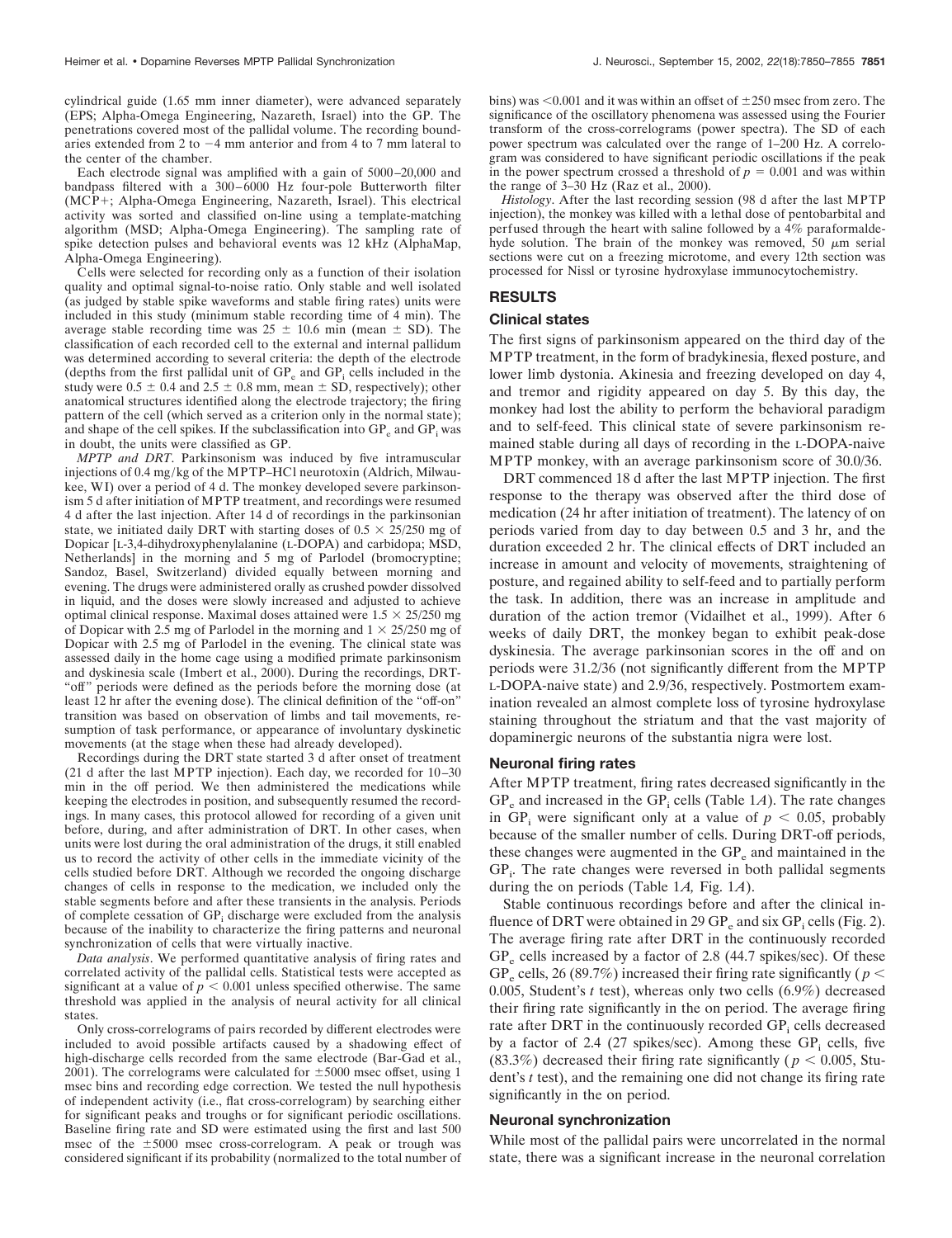|                                                                               |                                             | Normal                                               | MPTP <sup>a</sup>                                                     | $DRT$ -off <sup>b</sup>                                                    | $DRT$ -on <sup>c</sup>                                                            |
|-------------------------------------------------------------------------------|---------------------------------------------|------------------------------------------------------|-----------------------------------------------------------------------|----------------------------------------------------------------------------|-----------------------------------------------------------------------------------|
| A. Firing rates (spikes/sec),<br>mean $\pm$ SEM <sup>d</sup>                  | GPe<br>GPi                                  | $57.1 \pm 2.1 (n = 96)$<br>$62.9 \pm 3.3 (n = 22)$   | $45.4 \pm 1.7 (n = 92)^*$<br>$75.3 \pm 4.5 (n = 37)$                  | $30.3 \pm 1.9 (n = 89)^*$<br>$69.5 \pm 5.9 (n = 17)$                       | $80.3 \pm 3.8 (n = 51)^{*,**}$<br>$29.1 \pm 4.7 (n = 30)^{*,**}$                  |
| B. Percentage of correlated<br>neuronal pairs <sup>e</sup>                    | $GPall-GPall$<br>GPe-GPe<br>GPi-GPi         | 16.7\% (100/599)<br>26.3% (26/99)<br>$20.0\%$ (9/45) | 46.9% (399/851)*<br>$41.9\%$ (26/62)<br>$82.1\%$ (55/67) <sup>*</sup> | $71.4\%$ (359/503) <sup>*</sup><br>78.8\% (93/118)*<br>$80.0\%$ $(8/10)^*$ | 25.0% (94/376)**<br>$32.6\%$ $(14/43)$ <sup>**</sup><br>57.1\% (12/21)            |
| C. Percentage of oscillatory out<br>of all non-flat correlograms <sup>e</sup> | $GP_{all} - GP_{all}$<br>GPe-GPe<br>GPi-GPi | $4.0\%$ (4/100)<br>$15.4\%$ (4/26)<br>$0\%$ (0/9)    | 67.7% (270/399)*<br>$38.5\%$ (10/26)<br>$94.5\%$ $(52/55)^*$          | 43.7% (157/359)*<br>$45.2\%$ (42/93)<br>$87.5\%$ $(7/8)*$                  | $42.6\%$ (40/94) <sup>*</sup><br>$35.7\%$ (5/14)<br>$83.3\%$ (10/12) <sup>*</sup> |

**Table 1. Neuronal firing rates and correlation in the pallidum**

*<sup>a</sup>* MPTP corresponds to MPTP-treated L-DOPA-naive parkinsonian monkey.

*b* DRT-off corresponds to off periods (before morning dose) of MPTP monkey undergoing daily DRT.

*<sup>c</sup>* DRT-on corresponds to on periods of MPTP monkey after DRT.

*d* Comparisons were done using Student's *t* test. All states were compared with the normal state (\**p* < 0.001). DRT-on was compared with DRT-off as well (\*\**p* < 0.001).

<sup>*e*</sup> Comparisons were done using  $\chi^2$  *test. All states were compared with the normal state (\*p* < 0.001). DRT-on was compared with DRT-off as well (\*\**p* < 0.001).

 $f$  GP<sub>all</sub>-GP<sub>all</sub>-all combinations of GPe, GPi, and GP neuronal pairs.

after MPTP treatment. This increase in correlation was augmented in the DRT-off periods and reversed to near normal levels in the on periods (Table 1*B,* Fig. 1*B*). The pattern of correlation also varied between the states, with a notable increase in proportion of oscillatory correlograms after MPTP. However, the fraction of oscillatory correlated pairs did not return to normal values during on periods (Table 1*C*). The ratio of positive (peaks) to negative (troughs) nonflat cross-correlograms (Fig. 3*E*) ranged from 2.2 to 3.5 throughout all clinical states.

Separate analysis of  $GP_e$  pairs and  $GP_i$  pairs revealed differences in correlation level and pattern in the two nuclei (Table  $1B$ , *C*). In the GP<sub>i</sub>, there was a vast increase in percentage of correlated pairs in the MPTP compared with the normal state but no further change in the percentage of correlated pairs in the DRT-off periods. In the  $GP_e$ , however, the increase in the percentage of correlated pairs in the MPTP state compared with the normal state was moderate, with a greater increase in synchronization in the DRT-off periods. The decrease in percentage of correlated pairs in DRT-on periods was noted both among  $GP_e$ pairs and  $GP_i$  pairs (Table 1*B*). In addition, although the vast majority of correlated GP<sub>i</sub> pairs were oscillatory, a significant portion of the correlated  $GP_e$  pairs exhibited nonoscillatory correlation (Table 1*C*).

Stable recordings of 94 pallidal pairs (42 cells, 8 recording days) were maintained during and after the off-on transition. Analysis of correlation in these pairs showed a similar reversal of abnormal correlation from 77.7% correlated pairs in the off period to 26.6% in the on period ( $p < 0.001$ ,  $\chi^2$  test). An origin-based subclassification of the 94 pairs showed that of the 62  $\text{GP}_e-\text{GP}_e$  and



*Figure 1.* Summary of changes in firing rates and correlation in each clinical state.  $A$ , Changes in neuronal firing rates in the  $GP<sub>e</sub>$  and  $GP<sub>i</sub>$ proceed in opposite directions in response to dopamine depletion and replacement. After induction of parkinsonism, neuronal firing rates decrease in the  $GP_e$  and increase in the  $GP_i$ , and the reverse occurs in response to DRT. The *y*-axis is the ratio between mean firing rates of GP<sub>e</sub> and GP<sub>i</sub> neurons. *MPTP*, MPTP-treated L-DOPA-naive parkinsonian monkey; *DRT-off*, off periods (before morning dose) of MPTP monkey undergoing daily DRT; *DRT-on*, on periods of MPTP monkey after DRT. *B*, Neuronal synchronization increases after dopamine depletion and decreases in response to dopamine replacement. Neurons from both pallidal segments are pooled. The *y*-axis is the percentage of correlated pairs. Clinical state definitions are the same as in *A*.



*Figure 2.* Discharge rates of five continuously recorded pallidal neurons during the clinical off–on transition, demonstrating an increase in discharge rate of  $GP_e$  units and a decrease in  $GP_i$  units. DRT was administered orally 35 min before onset of recording (*solid arrow*); clinical off–on transition began after 14 min of recording (*open arrow*). All units were recorded continuously through minutes 0–52, except for unit 6, which was recorded through minutes 8–46. The *x*-axis is time in minutes; *y*-axis is the firing rate of each unit in spikes/sec.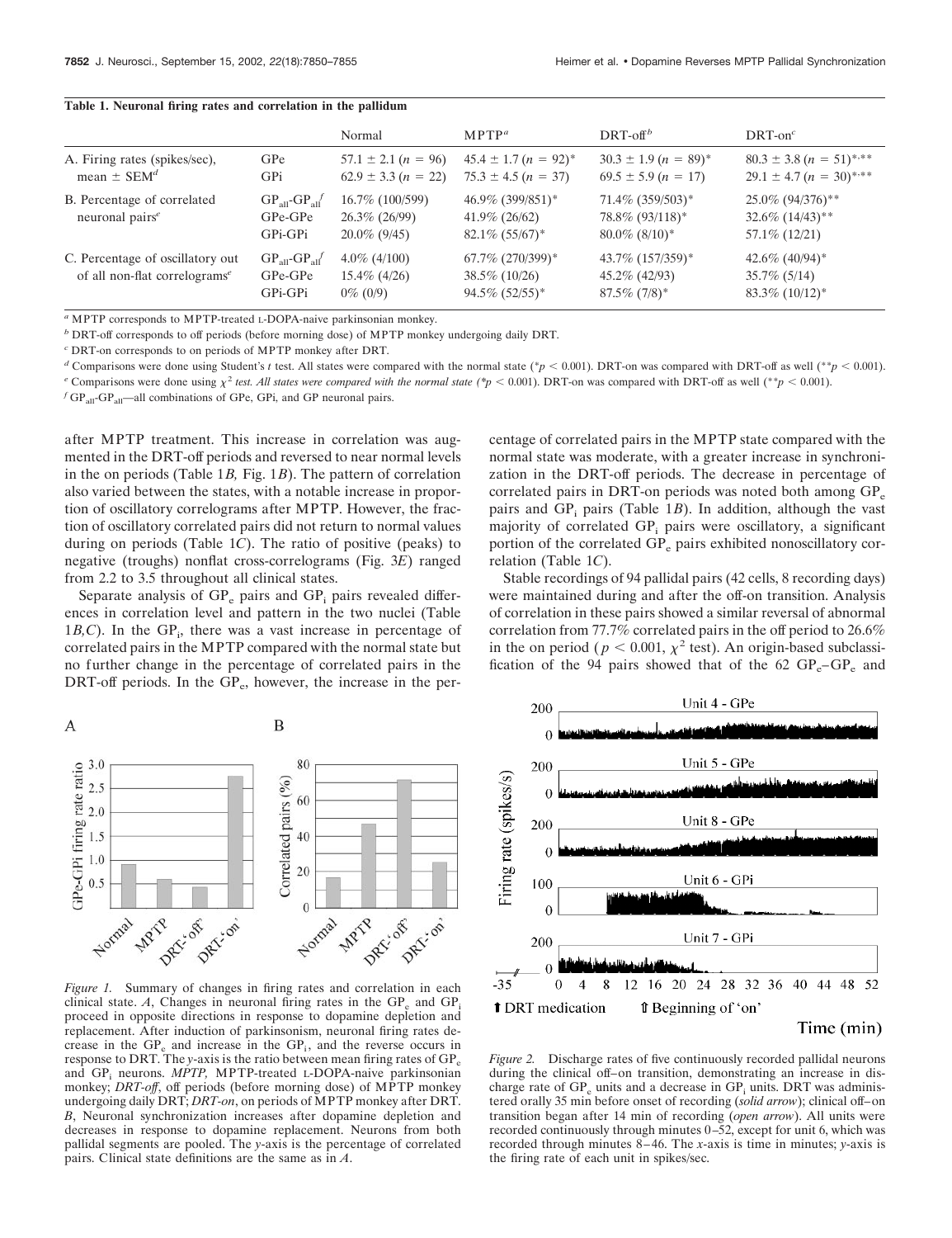

*Figure 3.* Examples of changes in neuronal synchronization in response to DRT. A, B, Simultaneous recording from the GP<sub>e</sub> of the MPTP monkey undergoing daily DRT in off period  $(A)$  and the same cells in on period 26 min later  $(B)$ . The recordings show synchronized bursts in the off period but not in the on period. The *x*-axis is time in seconds. *C*, *D*, Temporal magnification of 2 sec from the *traces* shown in *A* and *B*, respectively. *E*, *F*, Cross-correlogram matrices of the units shown in  $A$  and  $B$ , demonstrating long-range cross-correlations in the off period  $(E)$  that are flattened in the on period (*F*). The *x*-axis is the offset of the cross-correlogram in seconds; *y*-axis is the conditional firing rate in spikes/sec. *Un x, y* corresponds to unit number *y* in electrode number *x*. *E*, *Inset*, Demonstrates how the cross-correlogram of units 2.1 and 4.1 crosses confidence lines when calculated for  $\pm 5$ sec offset and does not cross the confidence lines when calculated for  $\pm 0.5$  sec offset. *x*- and *y*-axes are the same as for *E* and *F*.

 $GP<sub>e</sub>$ –GP pairs, 47 (75.8%) were correlated before medication and only 22 (35.5%) were correlated after DRT. Among the six  $GP_i$ – $GP_i$  and  $GP_i$ – $GP$  pairs, five (83.3%) were correlated before medication and none after. A similar reduction in correlation was observed among the seven  $GP_e-GP_i$  pairs, from six correlated pairs before DRT to none after. Examples of typical crosscorrelation matrices in consecutive off and on periods are shown in Figure 3, *E* and *F*.

## **DISCUSSION**

In this study, we used simultaneous multiple electrode recording to calculate the neuronal correlation during DRT of an MPTP monkey. In contrast to the ultrafast intramuscular apomorphine used in most previous studies, we used the customary oral medications (L-DOPA combined with a postsynaptic dopamine agonist) administered in clinical practice. In addition, the continuous recording of many cells before, during, and after the clinical off–on transition served to avoid potential selection bias of cells in two different clinical states. Our main findings are that (1) dopamine depletion decreases the neuronal firing rates in  $GP<sub>e</sub>$  and increases the neuronal firing rates in  $GP_i$ , (2) dopamine depletion

increases neuronal synchronization in both pallidal segments, and (3) DRT reverses all of the above changes.

## **Clinical effects of MPTP and DRT**

The monkey developed the full clinical spectrum of MPTPinduced parkinsonism (Burns et al., 1983; Bergman et al., 1994). The responses of the monkey to DRT resembled the common effects (both therapeutic and adverse) seen in human patients. As in other primate studies (Bedard et al., 1986; Pearce et al., 1995), the doses required (in milligrams per kilogram) to achieve the optimal therapeutic response were higher than the doses used in most human patients. This could be a result of either the acute effect of MPTP (achieving a state of severe parkinsonism within a few days) or species differences, such as the higher metabolic rate of 3 kg monkeys, differences in gut absorption, activities of metabolic enzymes, and penetration of the blood–brain barrier. The appearance of dyskinesia in the monkey after only a few weeks of DRT compared with several years in parkinsonian patients has also been reported (Bedard et al., 1986; Pearce et al., 1995) and can be attributed to the same factors.

Because changes in both discharge rates and correlation ap-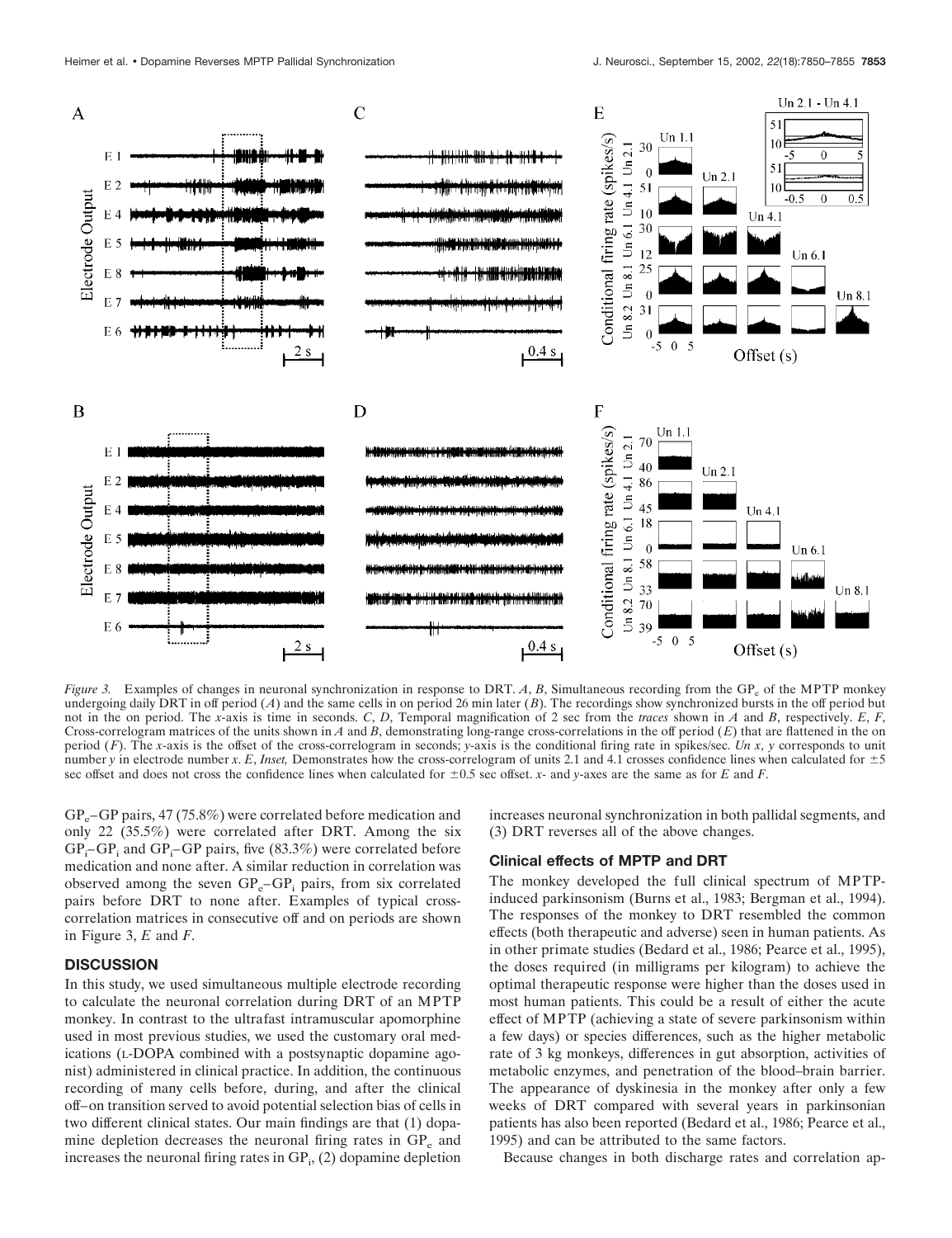peared to proceed in the same direction in the optimal DRT state and after the development of dyskinesia, we considered the two states together in the present analysis. The higher number of observations in the grouped data serves better for the purpose of comparing the dopamine-depleted animal with the animal with DRT. The differences between optimal and dyskinetic DRT should be further investigated in future studies.

#### **Changes in firing rates**

The classic model of the basal ganglia (Albin et al., 1989; De-Long, 1990) predicts that striatal dopamine depletion will result in overactivity of  $GP$ , neurons and reduced activity of  $GP$ <sub>e</sub> neurons. Early MPTP primate electrophysiological studies have verified the predictions of the model in the dopamine-depleted state (Miller and DeLong, 1987; Filion and Tremblay, 1991). However, these observations have not been fully confirmed by recent studies (Boraud et al., 1998; Wichmann et al., 1999; Raz et al., 2000).

In the same manner, the prediction of the model that DRT will cause a reversal of pallidal rate changes has been verified by some but not all studies. Apomorphine injections have been reported to result in increased  $GP_e$  activity and reduced  $GP_i$  activity (Filion et al., 1991; Hutchinson et al., 1997). Other primate (Papa et al., 1999) and human (Levy et al., 2001) studies restricted to  $GP_i$ neurons alone have confirmed the predicted decrease in  $GP_i$ neuronal firing rate. However, a third study examining the effect of chronic L-DOPA treatment in MPTP monkeys demonstrated a significant decrease in  $GP_i$  firing rates but did not find a significant increase in GP<sub>e</sub> firing rates in response to DRT (Boraud et al., 1998). Similarly, metabolic studies of animal models of parkinsonism challenge the prediction of decreased striatal inhibition of  $GP_e$  after DRT (Mitchell et al., 1992; Herrero et al., 1996; Vila et al., 1997).

Our study verified the predicted rate changes in both segments of the pallidum in the dopamine-depleted and the dopaminereplacement state (Fig. 1*A*, Table 1*A*). The conflicting earlier results, especially regarding  $GP_e$  activity, might be caused by differences in recording techniques or individual responses to MPTP. Moreover, metabolic studies could be influenced by other factors (such as firing pattern and synchronization) in addition to firing rates.

The overshooting of the firing rates beyond normal values in both pallidal segments during DRT-on periods, as well as total firing cessation of some GP<sub>i</sub> cells, has been described before (Papa et al., 1999; Obeso et al., 2000). We ascribe this overshooting to the unregulated manner (temporally and spatially) in which dopamine is introduced to the circuitry during DRT. We further believe that these rate disturbances might serve as part of the neuronal substrate of L-DOPA-induced dyskinesia.

#### **Changes in synchronization**

Previous primate (Nini et al., 1995; Raz et al., 2000) and human (Hurtado et al., 1999; Levy et al., 2000) studies have shown an increase in neuronal synchronization in the basal ganglia of parkinsonian subjects. Our results confirm the increase in neuronal synchronization after induction of parkinsonism and show that this increased level of synchronization is maintained in the off periods of chronic DRT and reversed during DRT-on periods. The co-occurrence of the decrease in synchronization with clinical improvement supports the notion that abnormal synchronization plays a key role in the pathophysiology of parkinsonism. However, current methods fall short in evaluating the precise temporal relationships between the clinical and neuronal changes

(Ben Shaul et al., 2001), and future studies on this subject are necessary.

The relatively higher proportion of correlated pairs that we found in the normal state compared with previous works (Nini et al., 1995; Raz et al., 2000) might result from slow mutual processes (Walters et al., 2000; Wichmann et al., 2002) that could not be revealed by short-time-scale cross-correlograms. Indeed, when checking our data in the normal state for significant correlations using the previously applied calculation of  $\pm 500$  msec offset correlograms, we found only 7.5% (45 of 599) correlated pairs (Fig. 3*E*, *inset*). These results are not significantly different from previous reports and corroborate our claim that using a longer offset in the correlogram calculation results in a higher detection rate of correlation.

Changes in correlated activity in the various states of dopamine depletion and replacement differed for the two segments of the pallidum. Whereas in the GP<sub>i</sub>, correlation was greatly increased after induction of parkinsonism but did not change thereafter during the DRT-off state, in the  $GP_e$ , there was a significant additional increase in correlation in the DRT-off state. This, along with a similar additional decrease in the  $GP_e$  discharge rates during DRT-off, with no corresponding change in the GP<sub>i</sub>, might imply that the chronic effect of DRT is more prominent in the external pallidum. Such chronic effects of DRT on circuitry and neural properties could also play a role in the generation of L-DOPA-induced dyskinesia. The similarity between the percentage of correlated pairs in the total pallidal population and the percentage of correlated pairs within the GP<sub>e</sub> is probably related to the predominance of GP<sub>e</sub> neurons among the nonclassified GP neurons in our database.

The fact that the firing rate changes in response to DRT shift in opposite directions in  $GP_e$  and  $GP_i$  implies that the accompanying changes in correlation are not a byproduct of discharge rate changes. In contrast to previous primate and human reports (Raz et al., 2000; Levy et al., 2002), we found that a significant portion of correlated activity was nonoscillatory and wide-ranged (Table 1*C,* Fig. 3*A,E*). This discrepancy can be explained by the wider time scale used in the present study and provides strong evidence that abnormal pallidal synchronization is not a mere byproduct of the appearance of oscillations in the circuitry.

We conclude that abnormal neuronal synchronization in output nuclei of the basal ganglia is correlated with the clinical signs of parkinsonism and that the desynchronization of pallidal output might be a key factor in therapeutic manipulations of Parkinson's disease such as DRT and deep brain surgeries.

#### **REFERENCES**

- Albin RL, Young AB, Penney JB (1989) The functional anatomy of basal ganglia disorders. Trends Neurosci 12:366–375.
- Bar-Gad I, Ritov Y, Bergman H (2001) Failure in identification of overlapping spikes from multiple neuron activity causes artificial correlations. J Neurosci Methods 107:1-13.
- Bedard PJ, Di Paolo T, Falardeau P, Boucher R (1986) Chronic treatment with L-DOPA, but not bromocriptine induces dyskinesia in MPTP-parkinsonian monkeys: correlation with [3H]spiperone binding. Brain Res 379:294–299.
- Ben Shaul Y, Bergman H, Ritov Y, Abeles M (2001) Trial to trial variability in either stimulus or action causes apparent correlation and synchrony in neuronal activity. J Neurosci Methods 111:99–110.
- Bergman H, Wichmann T, Karmon B, DeLong MR (1994) The primate subthalamic nucleus. II. Neuronal activity in the MPTP model of parkinsonism. J Neurophysiol 72:507–520.
- Boraud T, Bezard E, Guehl D, Bioulac B, Gross C (1998) Effects of L-DOPA on neuronal activity of the globus pallidus externalis  $(GP_e)$ and globus pallidus internalis  $(GP_i)$  in the MPTP-treated monkey. Brain Res 787:157–160.
- Burns RS, Chiueh CC, Markey SP, Ebert MH, Jacobowitz DM, Kopin IJ